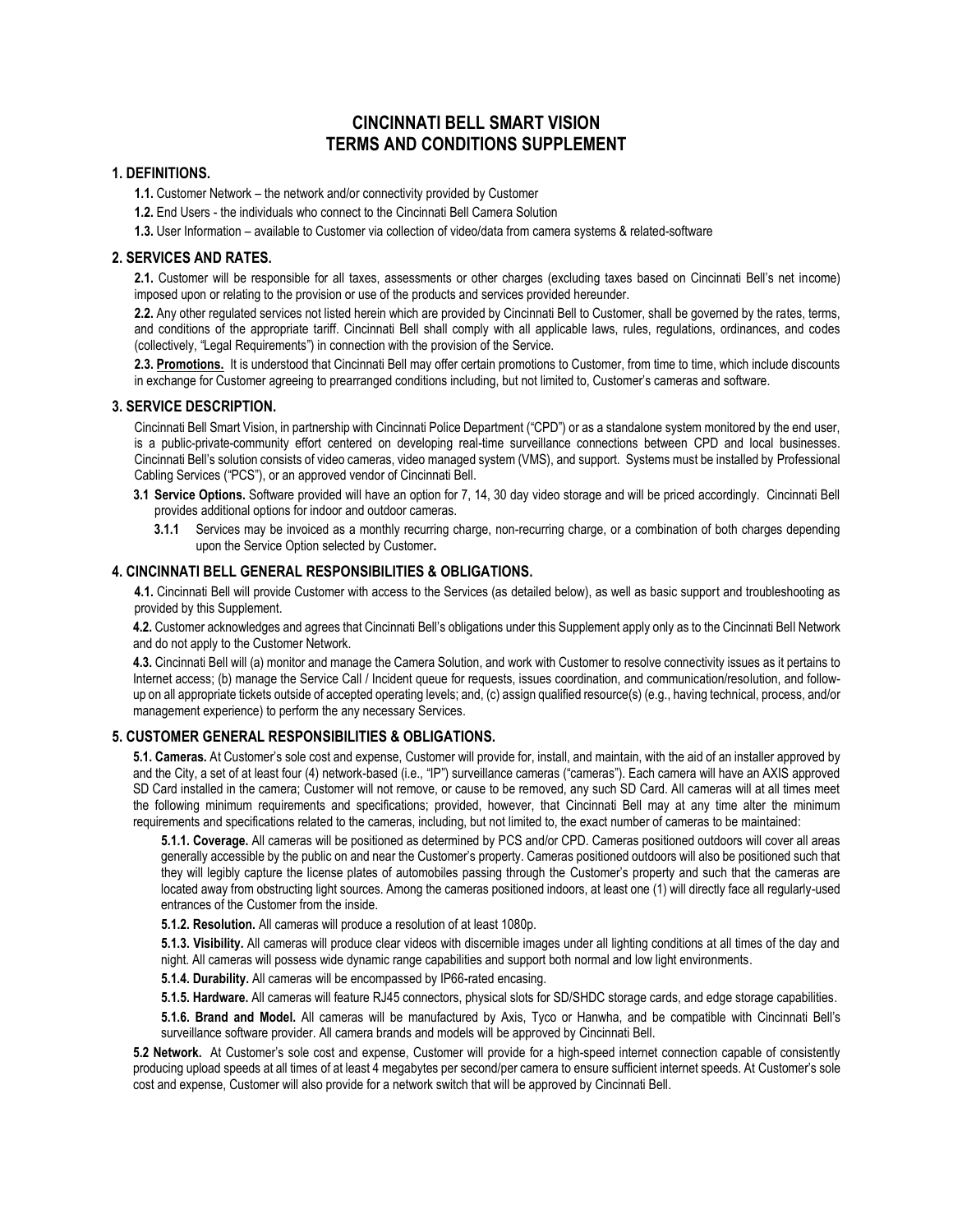**5.3. Storage.** At Customer's sole cost and expense, Customer will ensure that footage from all cameras is stored on a 128GB SD card, and for at least thirty (30) days via a network-attached storage device ("NAS") or cloud-based storage that will be compatible with Cincinnati Bell's surveillance software provider.

**5.4 Cloud Subscription.** At Customer's sole cost and expense, Customer will continuously provide for any cloud-related subscription services required to connect the cameras to Cincinnati Bell's surveillance software provider

**5.5 Lighting.** At Customer's sole cost and expense, Customer will provide for, install, and maintain external lighting, with the aid of an installer approved by Cincinnati Bell, that will at all times meet the following minimum requirements, standards, and specifications, unless otherwise agreed to by the Parties:

**5.5.1. Illumination.** Customer's external lighting will fully and continuously illuminate all property areas generally accessible by the public. Customer's external lighting will provide sufficient lighting so that all cameras produce clear videos with discernible images at all times of the day and night.

**5.5.2. Illumination Requirements.** {I.e. footcandles requirements, etc.) – Customer will be designated, in the sole discretion of Cincinnati Bell and the partnering police organization, a "Gas Station", a "Small Parking Lot Entity," or a "Large Parking Lot Entity". A "Small Parking Lot Entity" is an establishment that has an uncovered parking area of less than twenty (20) parking spots. A "Large Parking Lot Entity" is an establishment that has an uncovered parking area of more than twenty 20 parking spots. Depending on its designation, Customer will ensure that, in all outdoor areas frequented by members of the general public, its external lighting averages a horizontal illuminance level, at grade, according to the following standards:

**(a)** For a "Gas Station," at least twenty (20) footcandles in all outdoor areas.

**(b)** For a "Small Parking Lot Entity," at least fifteen (15) footcandles. The fifteen (15) footcandle requirement is limited to the parking area; the entrance area must maintain a 20-footcandle footprint.

**(c)** For a "Large Parking Lot Entity," at least ten (10) footcandles. The ten (10) footcandle requirement is limited to the parking area; the entrance area must maintain a 20-footcandle footprint.

External lighting at all other property areas will average a horizontal illuminance, at grade, of at least five (5) footcandles, including at Customer's property line.

If Customer believes that its establishment maintains adequate lighting, but it does not meet the illumination requirements outlined in this subsection, it may request a waiver of these illumination requirements from Cincinnati Bell. The decision whether to grant a waiver will be made by Cincinnati Bell in its sole discretion.

**5.5.3. Other.** Customer's external lighting will fully and continuously illuminate all property areas generally accessible by the public. Customer's external lighting will provide sufficient lighting so that all cameras produce clear videos with discernible images at all times of the day and night.

**5.6 Electrical.** At Customer's sole cost and expense, Customer will provide for a supply of electricity that will at all times ensure for the continuous operation of all Customer's cameras and external lighting.

**5.7 Signage.** At Customer's sole cost and expense, Customer will provide for, install, and maintain, with the aid of an installer approved by Cincinnati Bell, the following external signs and fixtures:

**5.7.1. Wall Sign.** Customer will provide for, install, and maintain one (1) aluminum sign affixed to the Customer's exterior wall in a location visible to the general public.

**5.7.2. Flag Signs.** Customer will provide for, install, and maintain a set of aluminum two-sided flag signs, the exact number of which to be determined by Cincinnati Bell, affixed to Customer's exterior walls in locations visible to the general public.

**5.7.3. Door Decals.** Customer will provide for, install, and maintain one (1) solid vinyl window decal affixed to each side of Customer's main entrance doors.

**5.7.4. Other.** The specifications and installation locations of lighting and all other signage relating to Customer's participation.

**5.8 Access.** Customer will allow Cincinnati Bell to remotely access live and recorded video footage from all cameras at all times.

**5.9 Clear View.** Customer will ensure that its windows and doors are, at all times, not obstructed by objects, fixtures, and signage such that there will be a clear view into, and out from, Customer, as determined by Cincinnati Bell.

**5.10** At any time, Cincinnati Bell may, in their sole discretion, determine that the technical specifications outlined in this Section 5 warrant revision. If Cincinnati Bell conclude that such technical specifications warrant revision, Cincinnati Bell shall provide Customer with the revised specifications as determined by Cincinnati Bell. Customer will implement those revised specifications within thirty (30) days of Cincinnati Bell's providing the revised specifications.

**5.11** If Customer fails to comply with any of the provisions of this Section 5, Cincinnati Bell may, in their sole discretion, immediately terminate this Agreement and Customer's participation in the program.

## **6. SURVEILLANCE / MEETINGS / PATROLS.**

**6.1. Surveillance.** At Cincinnati Bell's discretion, it will monitor Customer's cameras, including, but not limited to, during emergencies and other exigent circumstances. In the event a 9-1-1 call is placed by Customer to CPD (or other police programs), CPD will make its best effort to monitor Customer's cameras until CPD deems that the premises are secure. This Agreement does not oblige CPD to monitor Customer's cameras at any time.

**6.2. Meetings.** At Cincinnati Bell's discretion, Customer, a designated CPD representative, City personnel, and community members may meet to discuss public safety issues concerning Customer and its surrounding neighborhood.